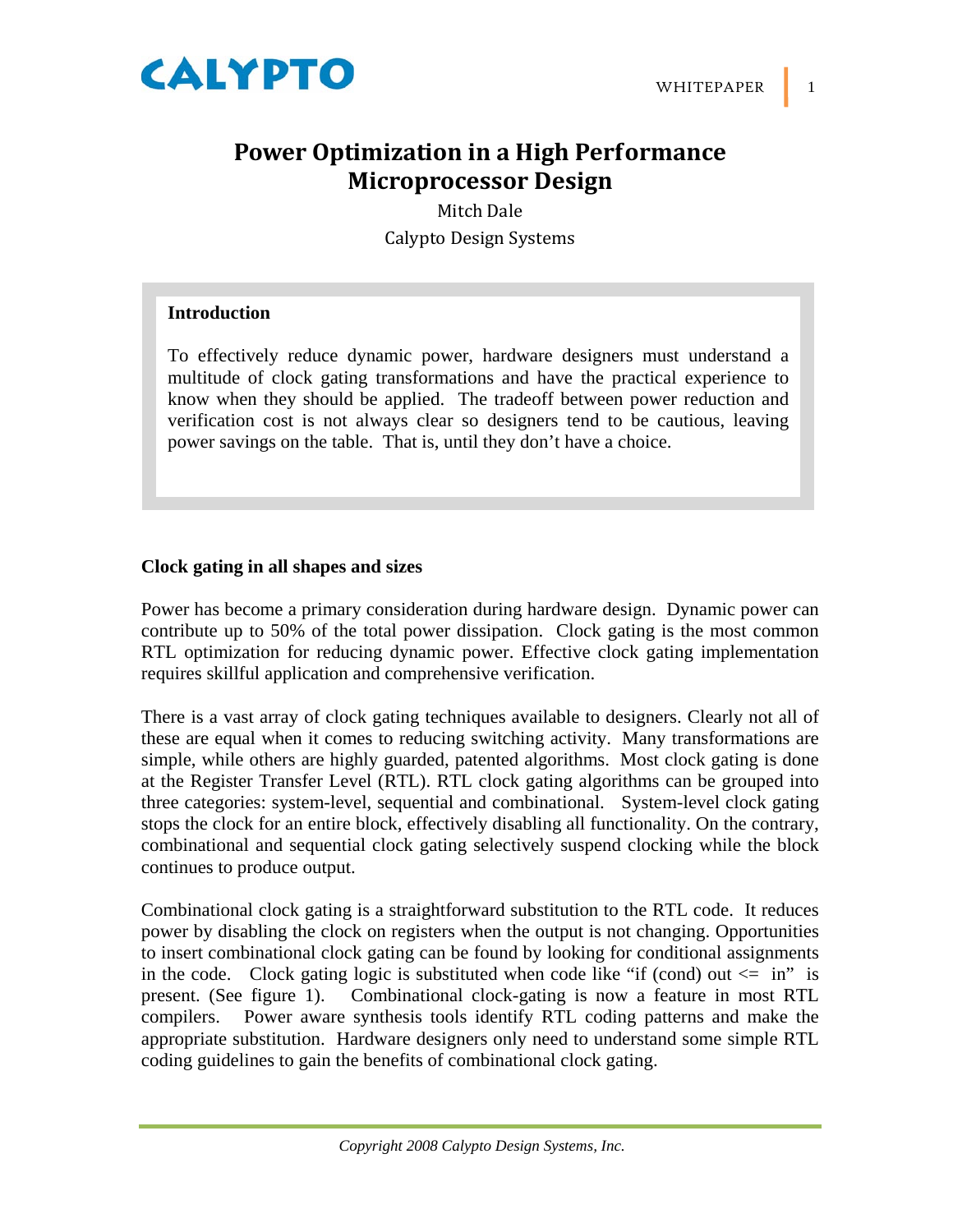



Since combinational clock gated flops maintain a one to one state mapping with the original RTL, Combinational Equivalence Checking Tools can be used for functional verification. This makes verification simple to setup and comprehensive. On the other hand because switching activity is eliminated only when data is not changing, the actual power savings is limited. In typical designs, combinational clock gating can reduce dynamic power by about 5%-10%.

Sequential clock gating alters the RTL micro-architecture without affecting design functionally. Power is optimized by identifying unused computations, data dependent functions and don't-care cycles in the original code. There are many types of sequential clock gating transformations. Identifying opportunities for sequential clock gating is difficult, requiring sequential analysis. One example of a sequential optimization is turning off subsequent pipeline stages based on a propagated valid condition. (See figure 2) Because of the additional logic this transformation only makes sense if the datapath is multiple bits wide.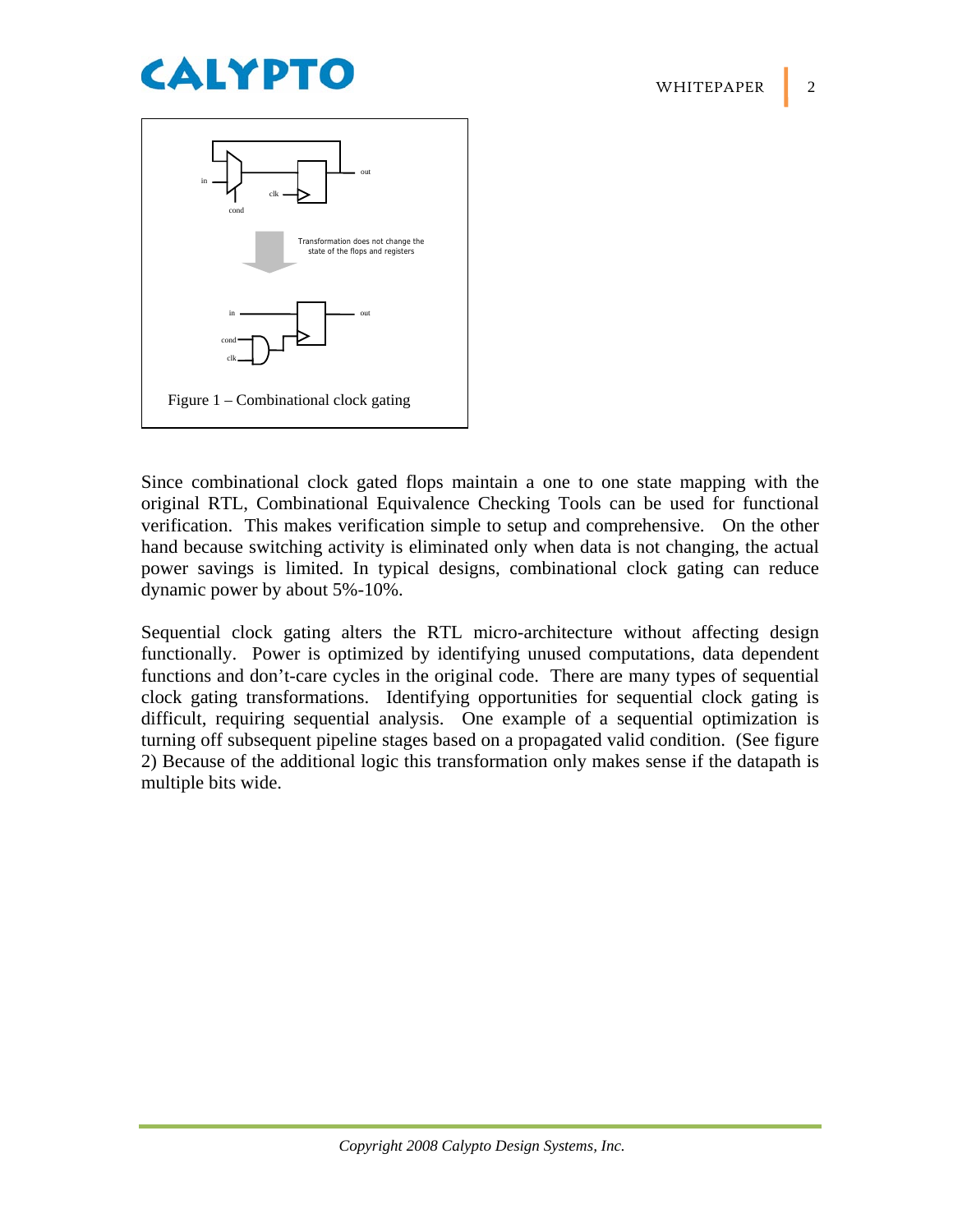# **CALYPTO**



Sequential clock gating is a multi-cycle optimization with multiple implementation tradeoffs and RTL modifications. Consequently there is a greater demand on functional verification resources. On the other hand sequential clock gating can save significant power, typically reducing switching activity by 15-25% on a given block.

Since sequential optimizations change the state of the design, Combination Equivalence Checking Tools cannot be used for verification. This is not the case for Sequential Equivalence Checking (SEC). SEC tools can comprehensively verify sequential changes to RTL like clock gating.

### **Implementing clock gating schemes**

System-level clock gating is designed into the original hardware architecture and coded as part of the RTL functionality. For example, sleep modes in a cell phone may strategically disable the display, keyboard or radio depending on the phones current operational mode. System-level clock gating shuts off entire RTL blocks. Because large sections of logic are not switching for many cycles it has the most potential to save power. On the other hand these modifications are invasive to the design function. The enable logic is part of an overall power management strategy and sometime includes consideration for software control. Verification of system-level power optimizations must be thought through in the system-level test plan.

Most hardware engineers understand how to write RTL in such a way that synthesis tools can recognize and automate combinational clock gating. Likewise hardware architects recognize and build in system-level clock gating opportunities. Even with these optimizations place there is substantial dynamic power saving opportunities remaining in the RTL [1] if designers understand the cost / reward tradeoffs of sequential clock gating.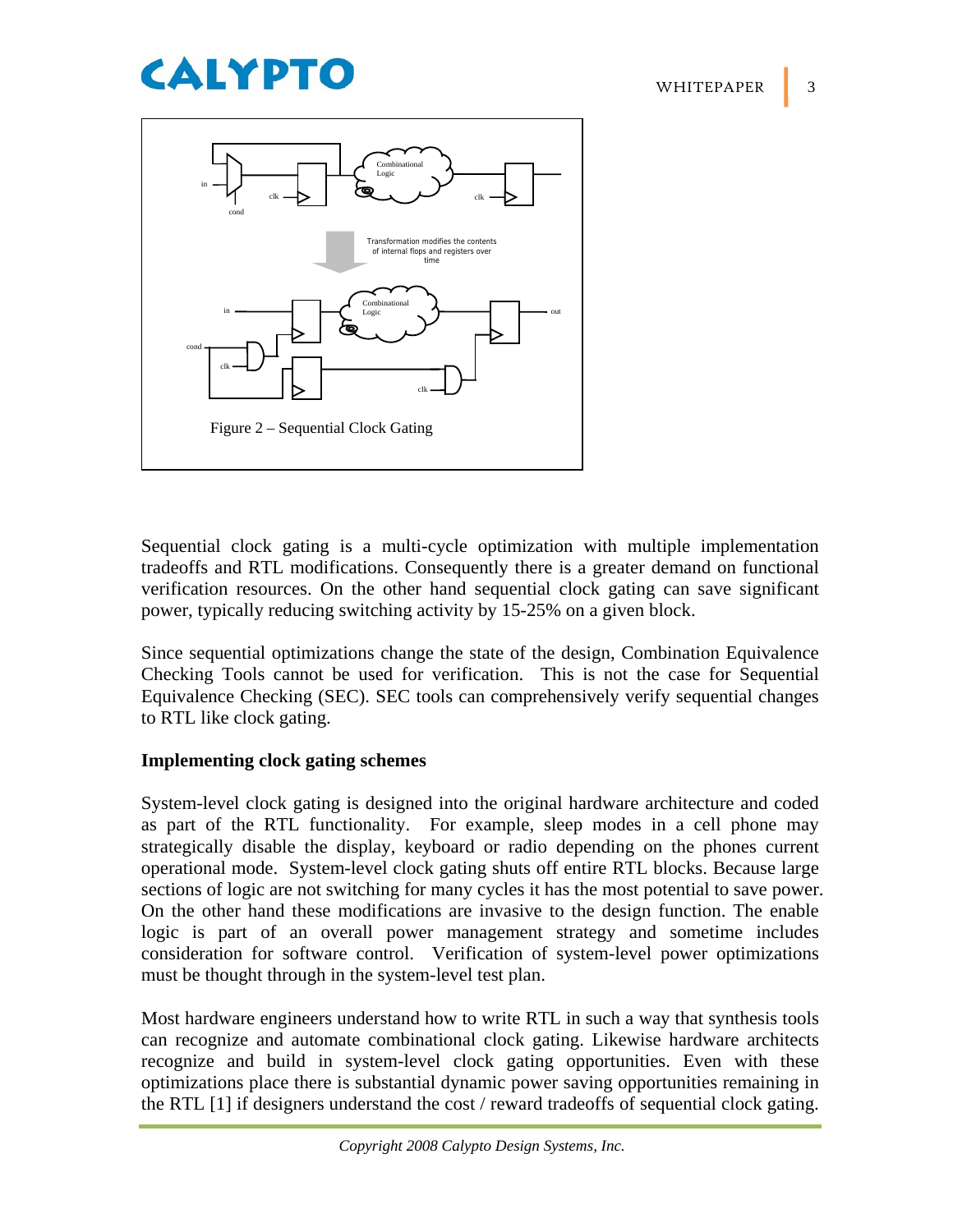# CALYPTO WHITEPAPER

Today there are no tools to automate sequential clock gating. However with SEC the verification problem is solved so designers can focus finding and implementing efficient sequential optimizations.

## **Sequential Clock Gating in the Design Flow**

A standard practice is for design teams to create a block-wise power budget at the beginning of a project. As blocks are implemented, designers optimize those blocks that are over budget. Accurate power analysis for technologies 90nm and below depends on physical place and route information. Unfortunately this information is not available until late in the design flow. This means sequential clock gating is done late in the project, further highlighting the importance of comprehensive verification.

Identifying the enable condition is difficult for sequential clock gating. The enable logic can become very complex. Multi-cycle analysis of the design is needed, making it nearly impossible to ensure correctness by construction. To adequately verify sequential clock gating with simulation, testbenches must be monitored and modified to cover all enable/disable conditions. Further complicating the verification is the fact that clock gating typically cross hierarchies and interacts with neighboring blocks. Previously the cost of verification has limited the designer's ability to make sequential clock gating. Only mandatory sequential optimizations where allowed, that has changing with the availability of Sequential Equivalence Checking (SEC) tools.

SEC functionally verifies sequential optimizations by comparing the clock gated RTL to the corresponding original design. SEC uses formal sequential analysis to verify all possible input sequences that enable and disable clocks without testbenches or assertions. This has the advantage of saving the time of modifying testbenches and running regressions. Additionally, SEC efficiently verifies clock gating schemes that cross hierarchies and block boundaries with out having to conceive specific testbench sequences.

### **Case Study - Power Optimization in a High Performance Microprocessor**

A hard requirement for the super-scaler, high performance, PowerPC design was it must use a standard package with cooling fan while operating at rates up to 667 Mhz. From the beginning of the project minimizing design power was a fundamental design goal. Every trick was used, including dynamic voltage scaling, multi  $V<sup>th</sup>$ , sleep modes, low power memories and sequential clock gating.

Sequential clock gating optimizations were performed by senior engineers on "hot areas" of the design. One such design block was the instruction pipeline, about 1100 lines of RTL code.

The first challenge was to identifying the "don't care" states in the pipeline. Using this information and analyzing backwards across three to four pipeline stages, an opportunity for reducing power was identified. In this specific optimization, previous pipeline stages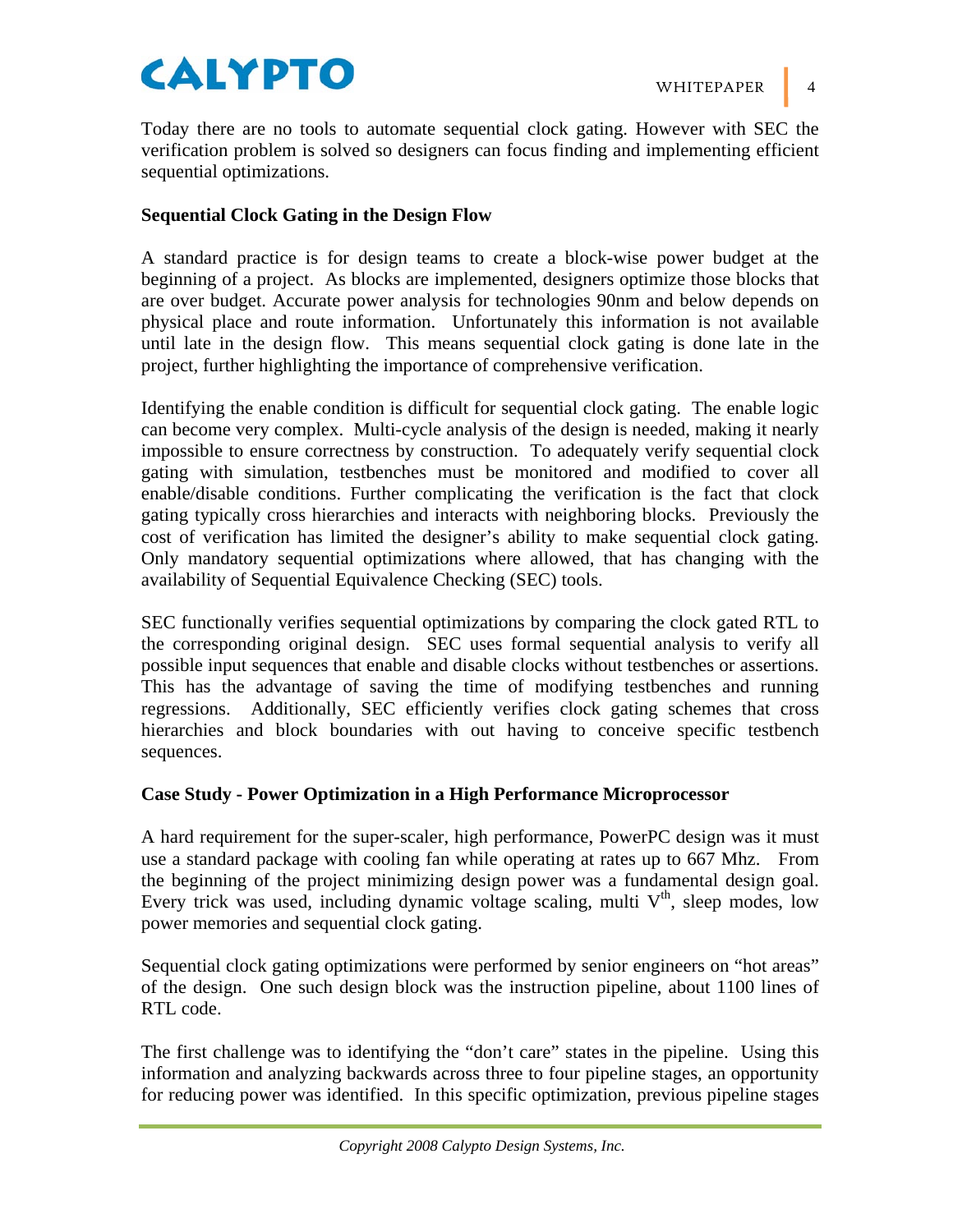# **CALYPTO**

are disabled in earlier cycles when it is determined that the output is not used in the current cycle. Figure 3 shows a simplified diagram of this logic optimization. As a side note, it would be simpler to only clock gate the final flop with vld\_2. However this would not reduce the switching activity associated with PKT1 and PKT2 flops and combinational logic.

The difficulty implementing this optimization is keeping track of the signals that crossed pipeline stages and contribute to the enable condition. There are no automated tools that can provide this information so this analysis is done manually by reading the RTL source code and waveforms. To simplify the analysis, a methodology for naming signals based on pipeline stages was adopted.

From previous design knowledge, this particular clock gating transformation is only effective when more than sixteen flops can be gated. This is where the reduced switching activity is meaningful compared to the cost of additional enable logic. To eliminate glitching on the clock line, special clock generator cells were added to output of the enable logic.



Since this transformation is a sequential RTL change, it cannot be verified with combinational equivalence checking tools. Previous projects showed that simulation regressions are biased towards testing active states in the design, whereas this transformation takes advantage inactive "don't care" states. With clock gating changes there is always a question about test coverage because it is difficult to test for all combinations of gating states and "don't care" assumptions.

On this project, Sequential Equivalence Checking (SEC) was used for functional verification. SEC identified designs differences as short (4 cycles or less) counter examples. This made it easy to quickly debug and locate errors. During the project, five